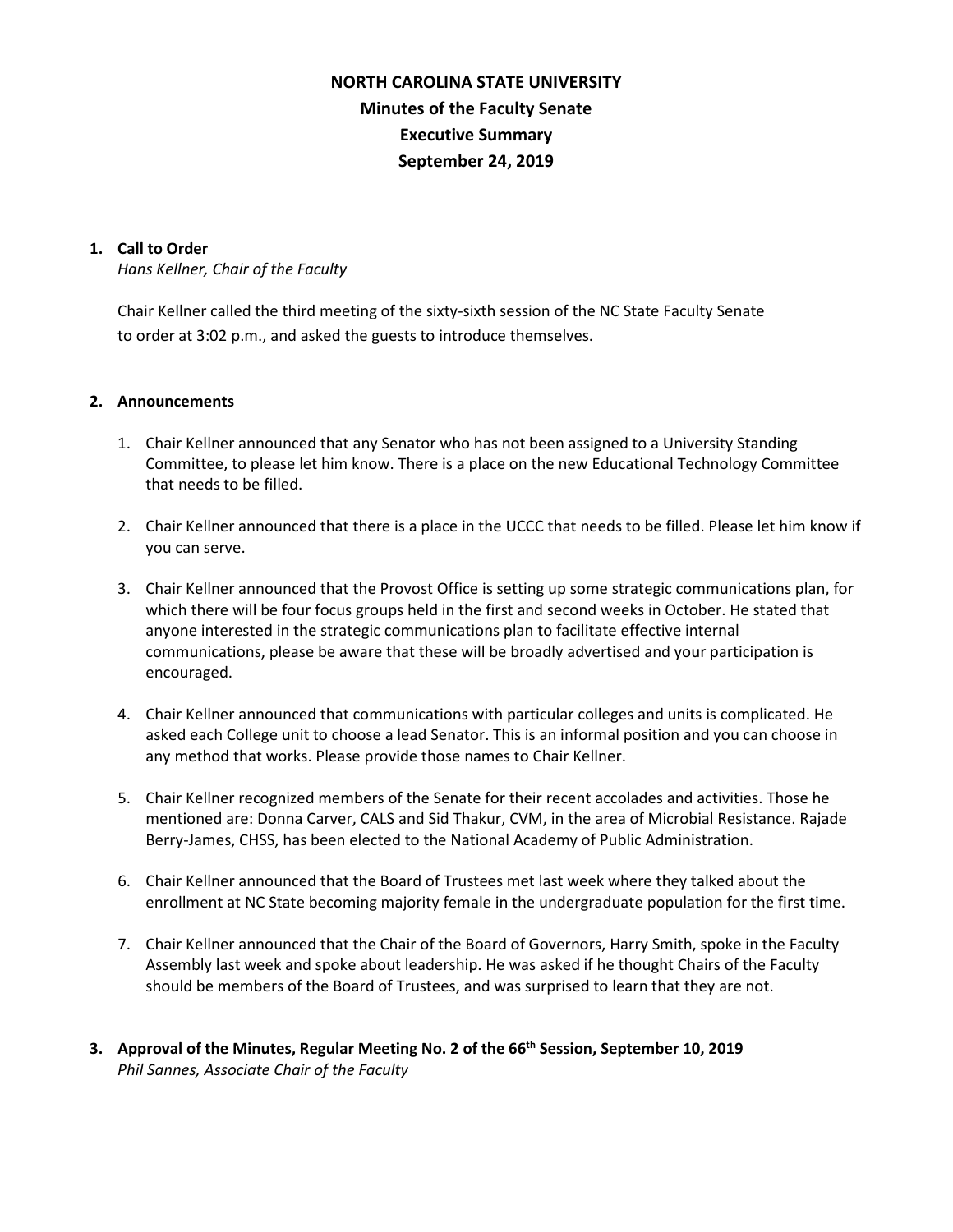Associate Chair Sannes called for a motion to approve the minutes for the second meeting of the 66th session of the NC State Faculty Senate. A motion and second were made and the minutes were unanimously approved, with noted grammatical corrections.

## **4. Provost's Remarks and Q/A**

*Warwick Arden, Executive Vice Chancellor and Provost*

Provost Arden updated the Faculty Senate about the status of current leadership searches and new appointments, as well as status on the planning phase of the new Strategic Plan. He also updated the Senate about the recently approved Paid Parental Leave program and praised the NC State Council on the Status of Women for their diligent and tireless efforts over the past couple years to help make this a reality.

## **5. Remarks - How Policy Works**

*Katharine Stewart – Vice Provost for Faculty Affairs Courtney Thornton – Associate Vice Provost for Academic Personnel and Policy*

Katharine Stewart and Courtney Thornton spoke to the Faculty Senate regarding an overview of the policy landscape at NC State.

## **6. Remarks - Athletics and Academics**

*Michael Kanters – Professor and Interim Dept. Head, Parks, Recreation & Tourism Management Boo Corrigan - Athletics Director, NC State*

The Faculty Senate heard from Athletic Director, Boo Corrigan and Dr. Michael Kanters, who is the Chair of the Faculty Academic Committee for the Council on Athletics.

They provided an overview of the policies and culture that drives the Athletics Department under the newly-appointed leadership of NC State Athletic Director, Boo Corrigan.

# **7. Issues of concern**

Faculty Issues of Concern can be submitted at any time to a Senator, the Chair of the Faculty, or to [Faculty\\_Senate@ncsu.edu](mailto:Faculty_Senate@ncsu.edu)

# **8. Adjourn**

Meeting was adjourned at 4:21 p.m.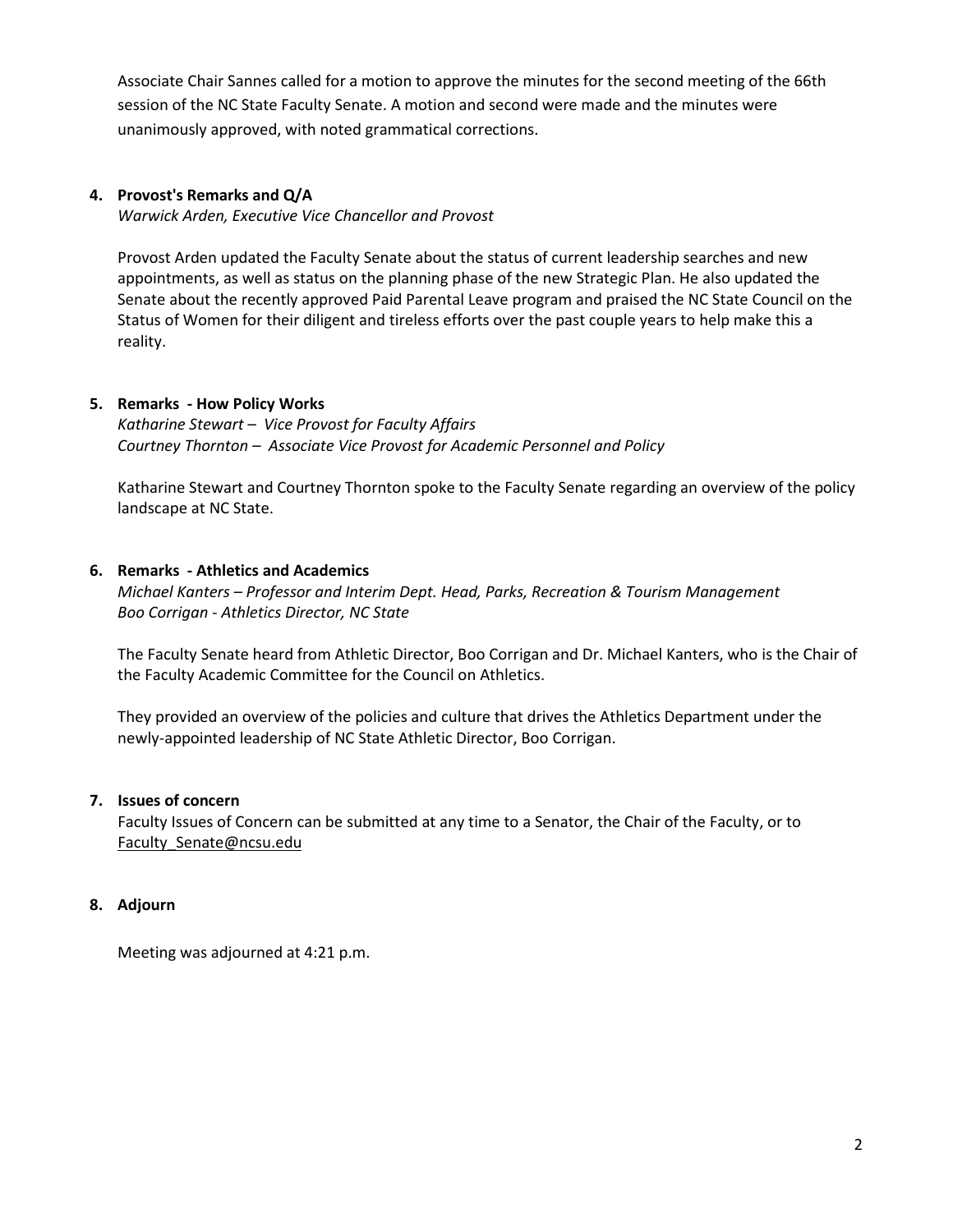# **NORTH CAROLINA STATE UNIVERSITY Minutes of the Faculty Senate September 24, 2019 3:00 p.m.**

| Regular Meeting No. 3 of the 66 <sup>th</sup> Session | <b>Faculty Senate Chambers</b> | September 24, 2019 |
|-------------------------------------------------------|--------------------------------|--------------------|

**Present:** Chair Kellner, Associate Chair Sannes, Parliamentarian Funkhouser, Provost Arden; Senators Aspnes, Bass-Freeman, Bernhard, Berry-James, Boyer, Carrier, Collins, Cooke, Darhower, Feducia, Fitzpatrick, Flinchum, Havner, Jacob, Jordan, Kirby, Kotek, Kuznetsov, Little, Lubischer, Lunardi, Monek, Murty, Nelson, Pinkins, Rever, Thakur, Vincent, Williams

**Excused:** Senator Barrie, Senator Kuzma

**Absent**: Senators Ashwell, Carver, Isik, Liu, McGowan, Parker

**Guests:** Coleman Simpson, Student Senate President; Kathy Horton, Provost's Office; Roy Baroff, Faculty and Staff Ombuds; Courtney Thornton, Associate Vice Provost for Academic Personnel and Policy; Marc Hoit, Vice Chancellor for OIT; Boo Corrigan, NC State Athletic Director; Katie Graham, Assistant Dean and Director, Academic Support Program for Student-Athletes; Shawn Troxler, Assistant General Counsel, Office of General Counsel; Michael Kanters, Interim Department Head and Professor, Parks, Recreation and Tourism Management; Katharine Stewart, Vice Provost for Faculty Affairs

# **1. Call to Order**

*Hans Kellner, Chair of the Faculty*

Chair Kellner called the third meeting of the sixty-sixth session of the NC State Faculty Senate to order at 3:02 p.m., and asked the guests to introduce themselves.

# **2. Announcements**

- 1. Chair Kellner announced that any Senator who has not been assigned to a University Standing Committee, to please let him know. There is a place on the new Educational Technology Committee that needs to be filled.
- 2. Chair Kellner announced that there is a place in the UCCC that needs to be filled. Please let him know if you can serve.
- 3. Chair Kellner announced that the Provost Office is setting up some strategic communications plan, for which there will be four focus groups held in the first and second weeks in October. He stated that anyone interested in the strategic communications plan to facilitate effective internal communications, please be aware that these will be broadly advertised and your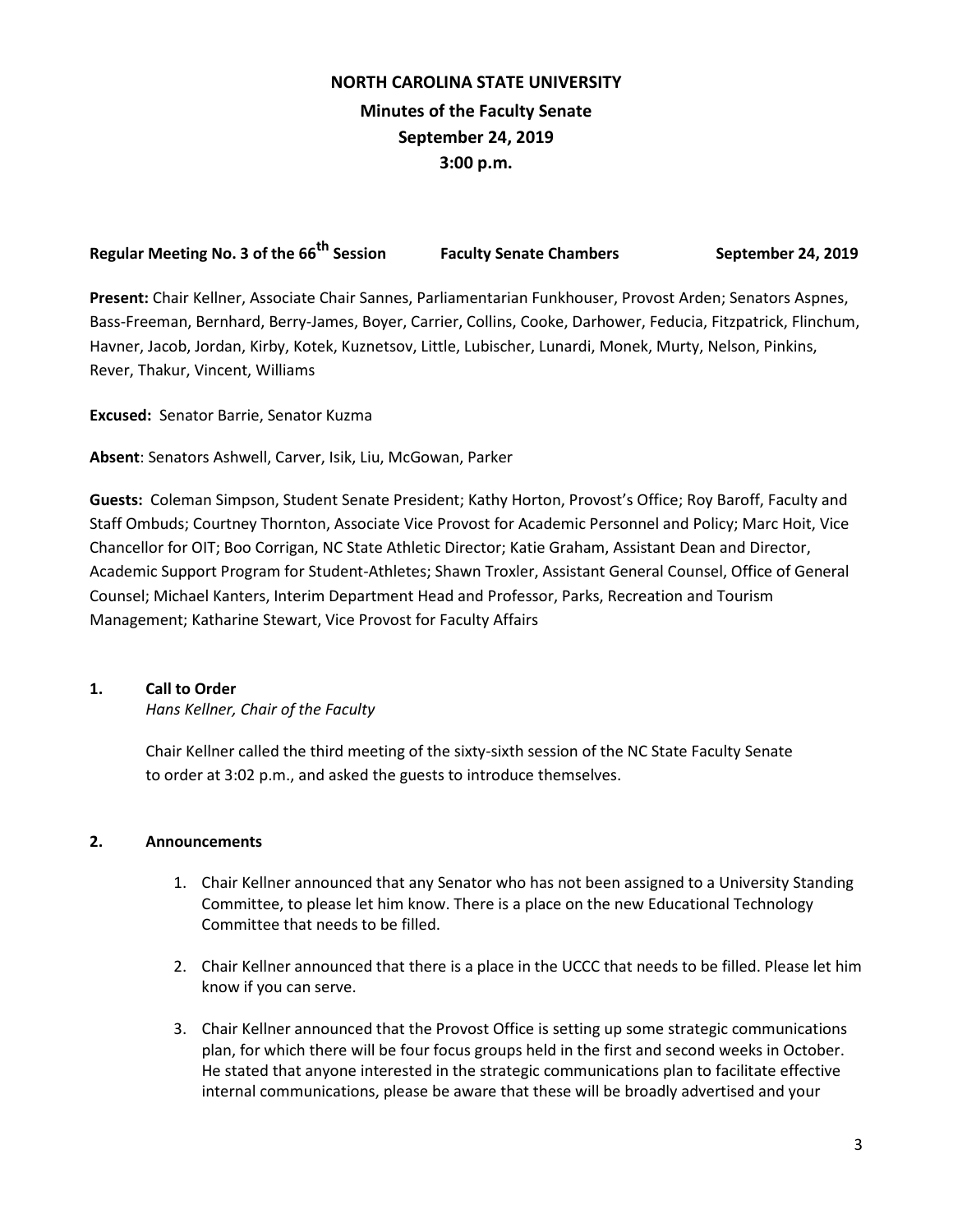participation is encouraged.

- 4. Chair Kellner announced that communications with particular colleges and units is complicated. He asked each College unit to choose a lead Senator. This is an informal position and you can choose in any method that works. Please provide those names to Chair Kellner.
- 5. Chair Kellner recognized members of the Senate for their recent accolades and activities. Those he mentioned are: Donna Carver, CALS and Sid Thakur, CVM, in the area of Microbial Resistance. Rajade Berry-James, CHSS, has been elected to the National Academy of Public Administration.
- 6. Chair Kellner announced that the Board of Trustees met last week where they talked about the enrollment at NC State becoming majority female in the undergraduate population for the first time.
- 7. Chair Kellner announced that the Chair of the Board of Governors, Harry Smith, spoke in the Faculty Assembly last week and spoke about leadership. He was asked if he thought Chairs of the Faculty should be members of the Board of Trustees, and was surprised to learn that they are not.

# **3. Approval of the Minutes, Regular Meeting No. 2 of the 66th Session, September 10, 2019** *Phil Sannes, Associate Chair of the Faculty*

Associate Chair Sannes called for a motion to approve the minutes for the second meeting of the 66th session of the NC State Faculty Senate. A motion and second were made and the minutes were unanimously approved, with noted grammatical corrections.

# **4. Provost's Remarks and Q/A**

*Warwick Arden, Executive Vice Chancellor and Provost*

Provost Arden asked the Senators to consider either making or encouraging your colleagues to make an Honorary Degree nomination. "This is the highest honor the university bestows and is a great way to acknowledge the outstanding individuals who contribute to your field or multiple fields. We are seeking candidates who have extraordinary achievements and lasting distinction. It would be nice if they could also speak at Commencement." He added that the Commencement speaker is not necessarily an Honorary Degree recipient and Honorary Degree recipients are not necessarily commencement speakers; sometimes they are separate. " I can tell you in years gone past when we have an Honorary Degree recipient and then they go down the road to Duke in the afternoon and give the Commencement address, we prefer not to have that. The process is pretty simple. Go to the Provost's website under faculty resources/honorsandawards, and get started online to initiate the process. The Honorary Degree committee would then do an initial evaluation. Please give some thought to that."

As an update on searches, Provost Arden announced that the Vice Provost for Equity and Diversity search is conducting interviews of the two finalist candidates this week. The Dean, College of Natural Resources search was announced yesterday and will be Chaired by Paul Lund, Dean of the College of Veterinary Medicine. The first committee meeting will be held on October 7<sup>th</sup> and candidates will be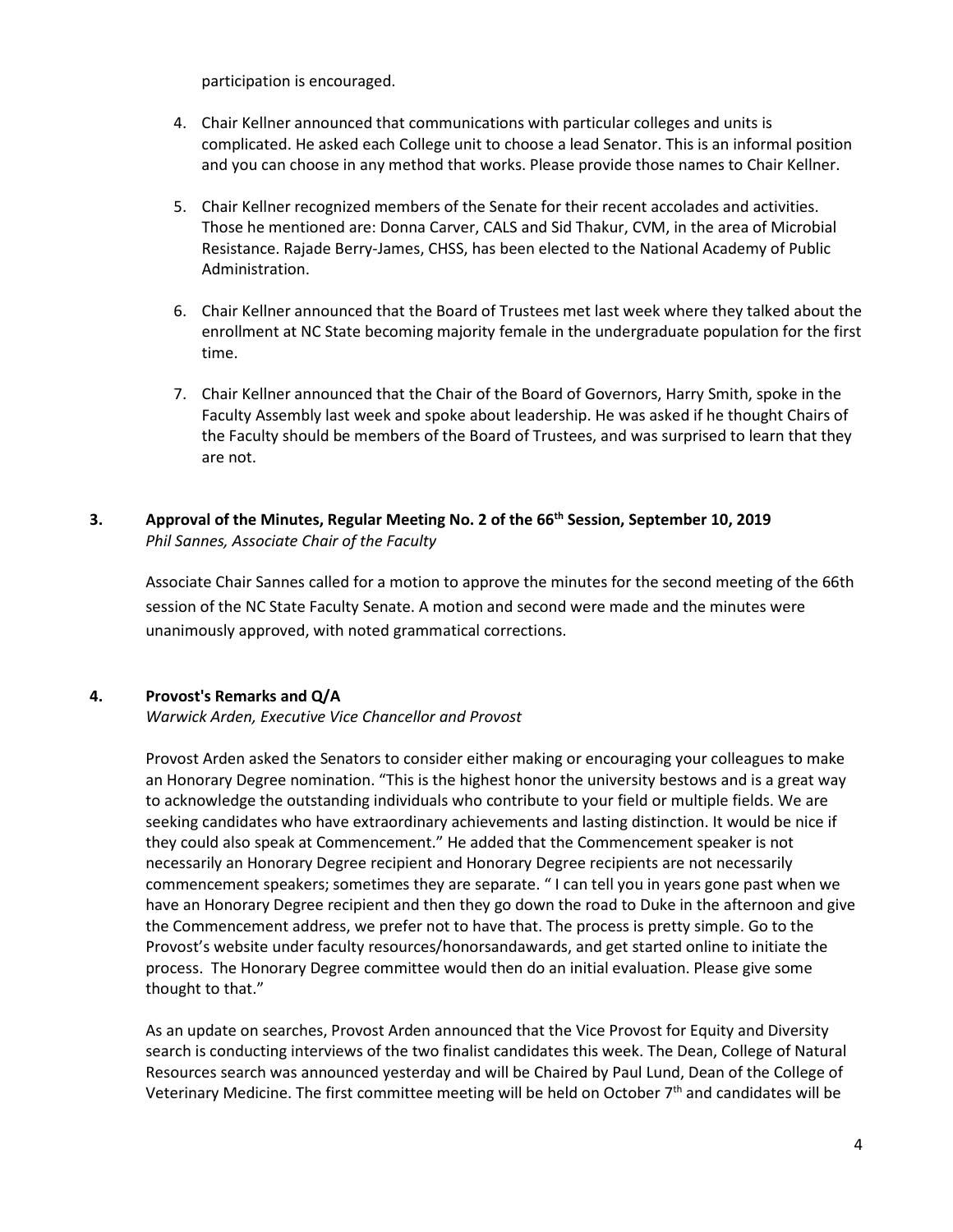on campus early in the spring of 2020 for interviews and open forums. Lastly, in the search for Vice Chancellor for Academic and Student Affairs will begin later in the fall.

In regard to leadership changes, Provost Arden announced that there is a new Vice Chancellor of Finance and Administration, Charlie Maimone, coming to NC State from UNC Greensboro. "This will be his third appointment within the UNC system. He was at Wilmington before he went to Greensboro. He is very experienced and we are really looking forward to working with him. He will begin here on September 30<sup>th</sup>. Vickie Pennington, in the Provost's office as the chief budget and financial person, is retiring after many years at the end of 2019." He stated that Vickie has been awesome to work with. "I don't think there's anybody who really understands certainly the Provost's Office budget and College budgets better than Vickie. It's going to take a lot to replace her."

Regarding the Strategic Plan, Provost Arden stated that we are currently planning for the Strategic Plan and want this to be a very inclusive process. "There will be multiple opportunities to engage as we develop task forces. You will also be able to give input online and we will have meetings and forums with Faculty Senate, General Faculty Assembly, with Staff Assembly and with students. Please help us make this a very inclusive process. I mentioned that our SACS five-year report is due at the beginning of 2020. We are going to have our five-year visit and review early next year. This is different from the ten-year review but it is still a lot of work. Dr. Rashad Crawford has been leading that effort."

Provost Arden spoke about Paid Parental Leave policy that was recently-approved by the UNC Board of Governors "This is a big deal." He reminded the Senate that there was a discussion in the last session of the Senate regarding the Paid Parental Leave proposal, led by the Council on the Status of Women. This group began working on this three or four years ago. It has now been approved by the Board of Governors, and by the time it is implemented, the plan will cover every benefits-eligible employee within the UNC System. "This is very impressive. My understanding is the policy will provide eight weeks of fully paid parental leave to employees who have given birth to a child and four weeks of paid leave for non-birth parents in circumstances involving the birth of a child, as well as adoption, foster placement, or other legal placement of a child within the eligible state employee status. So this is a pretty big deal and I really want to give a shout out to the Council on the Status of Women. They weren't the only group in this, but they were very heavily instrumental in this. It is great to see something follow through from a concept and an idea, from lots of great research that was done including comparative research with other universities that really made it evident that we weren't in the ballgame compared with peer universities."

#### **Questions and Discussion**

None

### **5. Remarks - How Policy Works**

*Katharine Stewart – Vice Provost for Faculty Affairs Courtney Thornton – Associate Vice Provost for Academic Personnel and Policy*

Katharine Stewart and Courtney Thornton spoke to the Faculty Senate regarding an overview of the policy landscape at NC State.

**Courtney Thornton** reviewed the handout (linked at the end of this section) and pointed out a few specific items, including the new Parental Leave policy and how that would be handled at the university. Additionally, she pointed out, items that occur in the federal landscape and the things we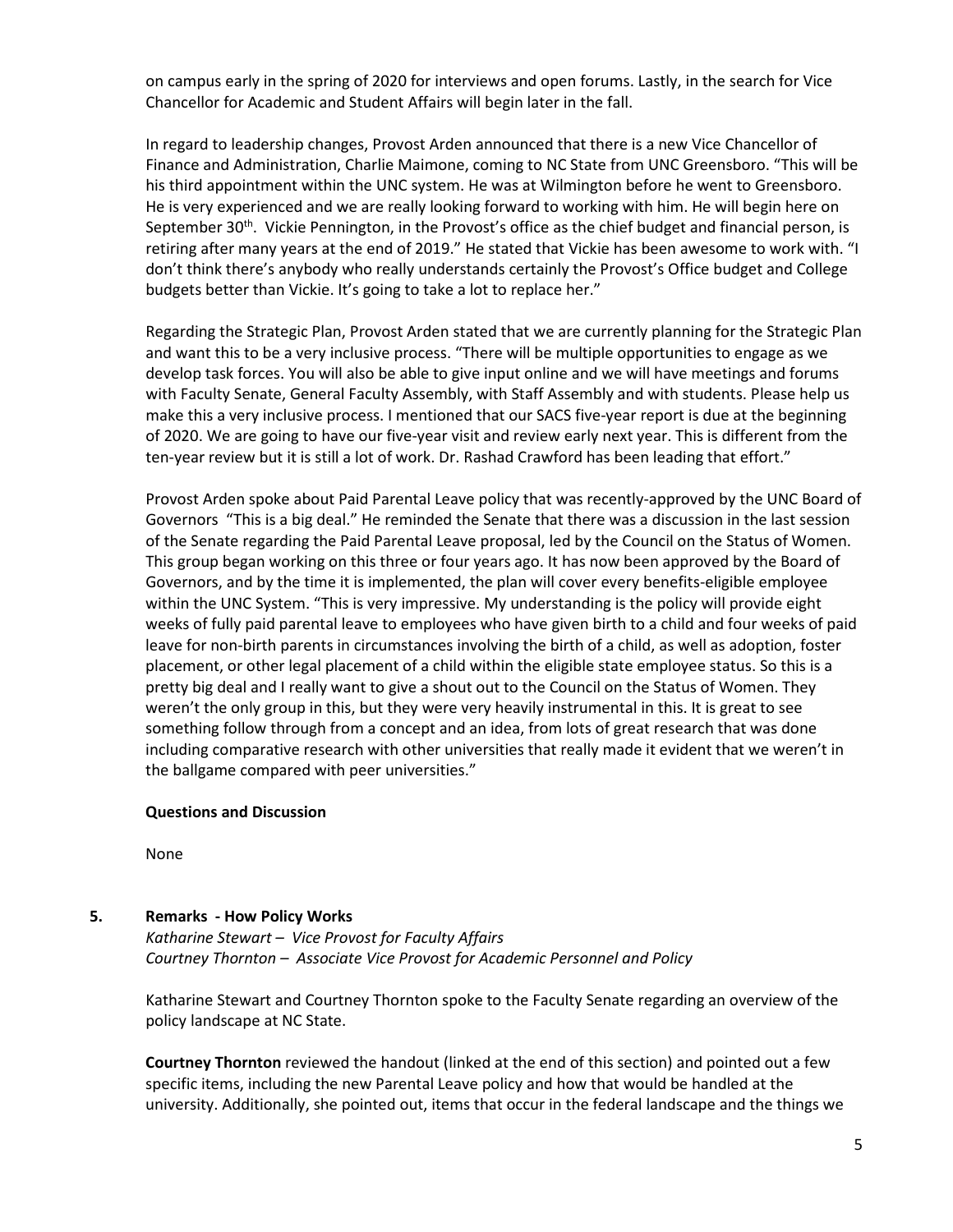need to do because of our regulatory environment. All of those things are possible influencers in our landscape. She touched on a few specific things that are in the UNC code, and also paid special attention to the information related to the UNC Policy Manual. "The policies must be approved by the UNC Board of Governors, which is not a small lift to get accomplished. However, regulations and guidelines, which are "must do's" and which exist to provide guidance, these can both be changed at the President level." She pointed out that at NC State there is a model in our PRR model that follows along those same lines; we have policies, or must do's that are approved by our NC State Board of Trustees, and then regulations and rules. "Our rules are must-do's as well. A lot of the rules that you are probably most familiar with live in your departments for reappointment, promotion and tenure, and post-tenure review. That is the bulk of the rules that we have here at NC State in the policy manual." She pointed out that the last note on the end of the front page says that we have other documents that we reference on campus. Some departments have bylaws, and we have SOP's for a variety of things. Those exist outside the manual and if they are ever found to not be in alignment with something that is in our PRR manual, the PRR carries the day. That is important for you to know.

#### **Questions**

#### None

**Katharine Stewart** spoke about NC State and how things happen on this campus. "The Faculty Senate is involved in PRRs in a couple of different ways. PRRs can be revised in a number of different ways. Each policy, regulation and rule at NC State has an authority assigned to it. A senior officer of the administration is responsible for each given rule. The Provost is the PRR authority for many of the rules, if not the bulk of the rules that govern faculty life. But the PRR authority is not the only person that can request a revision of a regulation or rule." She stated that an office, such as the Office of Faculty Affairs, or a committee, such as the Lifelong Faculty Involvement Committee, or a task force, could request to the authority that they would like to initiate a revision of the rule, and then the revision of the rule can commence. "In one of the most recent cases, the Governance and Personnel Policy Committee of this body did a lot of work about the issue of professional track faculty and made some specific recommendations about the revision of the regulation that is currently titled Non Tenure Track faculty appointments and promotion. That revision is now underway, with the Provost's approval."

She added that the other role the Senate has to play is often as part of the approval process, depending on what is being revised. Dr. Stewart stated that for rules that exist in your academic departments, the department DVF and the department head can do those revisions, send it forward to the Dean and the Dean must review and approve before sending it to the Provost's office. "Courtney and I are the people who check those rules. What we are looking for is to be sure that any revisions that are made to the rules do not conflict with any regulations or rules that are already in existence. We are not there to say we think this is necessarily good or bad. If we see something that we think might create headaches for your department, we may ask a question back to ask for clarify. If we think there will be an issue with a conflict with another regulation or rule, we will come back and say we need you to take a look at this. But that is really what we are there to do. Then it goes to the Provost for approval and to the Office of General Counsel for final review and for posting."

Dr. Stewart explained that university regulations are different and go through a slightly different process, as is shown on the back side of the handout. "For regulations that affect faculty work, and that's a lot of what I spend my time looking at; regulations related to scholarly reassignment, or regulations related to retired faculty or regulations related to the evaluation of teaching. The Faculty Senate is a body that should be looking at those, so the way that happens procedurally is that I am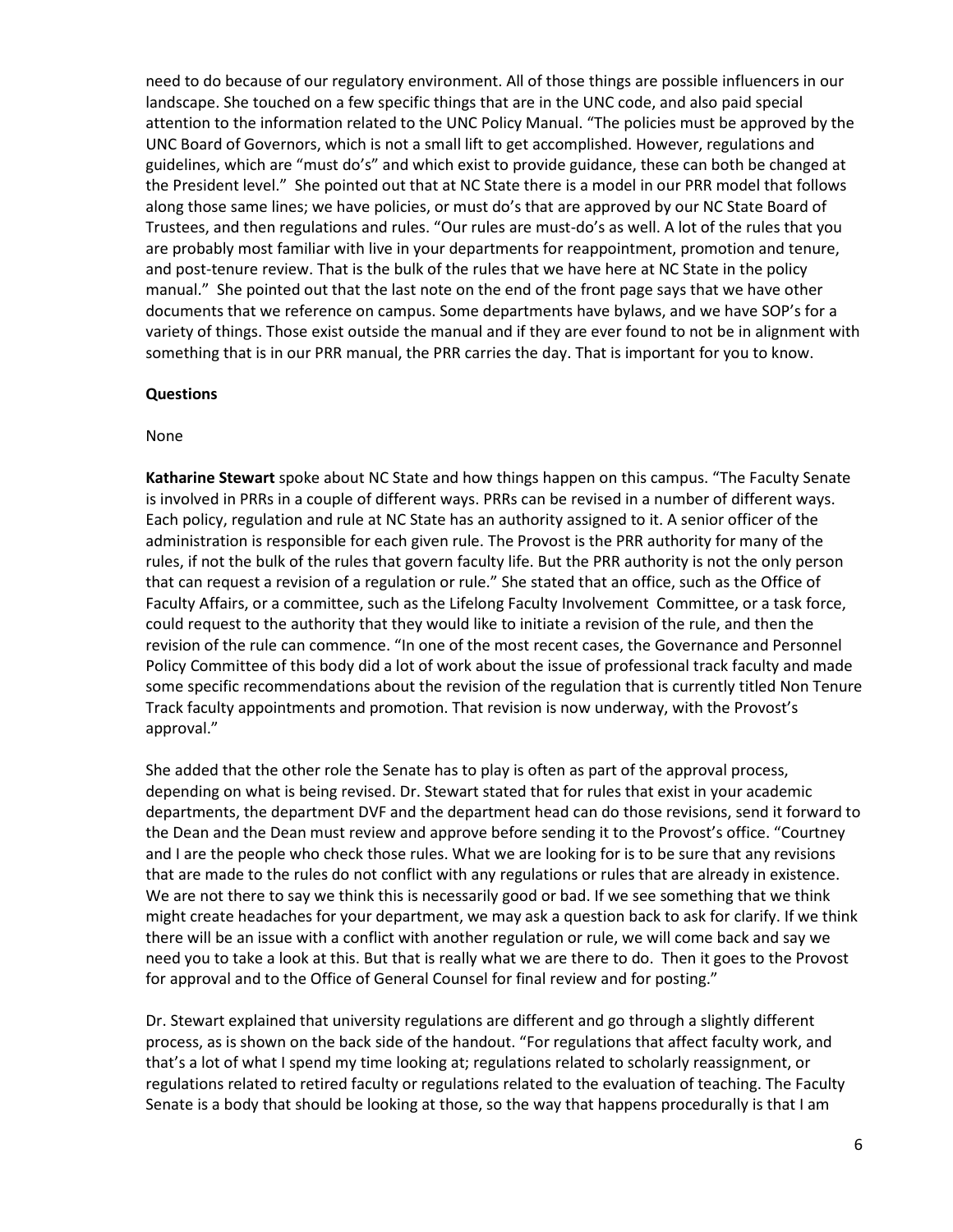usually the person that is asked to bring those forward. I bring them to the Faculty Senate Executive Committee and the Executive Committee decides whether to refer to one of the Senate committees for further review or they can go ahead and approve on behalf of the Faculty Senate. Then it goes back to the PRR authority, who does a final review and then sends to the Chancellor's Cabinet for discussion and review before it is reviewed and posted by the Office of General Counsel."

Dr. Stewart pointed out that in thinking about your role as perhaps a reviewer and perhaps a reviser of regulations and rules, some of the things that you might want to think about your own questions regarding the criteria. "One of the ones that I think about a lot in this role, and having worked with you and various departments over the years is walking the tightrope, particularly for a regulation that affects the entire university. Walking the tightrope between language in the regulation that will be clear enough that you can follow it, provide enough consistency that the process will be fair for faculty across the university, but not so rigid that it disrespects the diversity of faculty and departments that we have on campus and the different ways that faculty work." She added that as you can imagine, that is a very delicate tightrope to walk sometimes. Different people can read a regulation or a rule and think that regulation is erring too far on one side or the other. That is appropriate then to raise those questions and have those conversations, because it is a hard balance to achieve."

## **Questions**

*Senator Lubischer:* So in the box of various groups that review or approve, how directed is that? Do all things that touch on academic policy, are they supposed to come through Faculty Senate, or is it just recommended?

Dr. Stewart responded that there are some things that end up being changed that are classified by the Office of General Counsel as administrative changes that are not regarded as substantive changes; those do not come through a review process. In my experience, a lot of the regulations revisions that the Faculty Senate hears do not come through the full Senate; they either are discussed at the Executive Committee level or they are discussed in one of the committees. It might be that a regulation is reviewed by the Executive Committee or that you, as a Senator, are not serving on and you might not hear about it.

### *Senator Kurty:* Who is the PRR authority?

Dr. Stewart responded that the PRR authority will be different for each policy, regulation or rule, depending on the subject matter. A regulation that has anything to do with benefits, for example, the PRR authority will be either the Vice Chancellor for Human Resources or the Vice Chancellor of Finance and Administration. It is usually the cabinet-level member of the university administration in whose area that regulation resides. The PRR authority for the policies that affect faculty work is Provost Arden.

*Immediate Past Chair Bird:* So if you want to propose a new rule, does it have to be nested or grow from something that already exists or can it be just a new rule that you think needs to be established?

Dr. Stewart responded that if you see a need for a new regulation or rule, then you should try to figure out if there is a regulation or rule that is already close to that topic that you're looking at, to then ask the question, "is this really more appropriate to be a revision of an existing regulation or rule." It may be that there is an existing regulation that either needs to be expanded or elaborated on. Then I would say that if you really believe that no, I don't think that's really it, finding a regulation that's closest in topic and looking at who that PRR authority is and going to that person and asking what to do about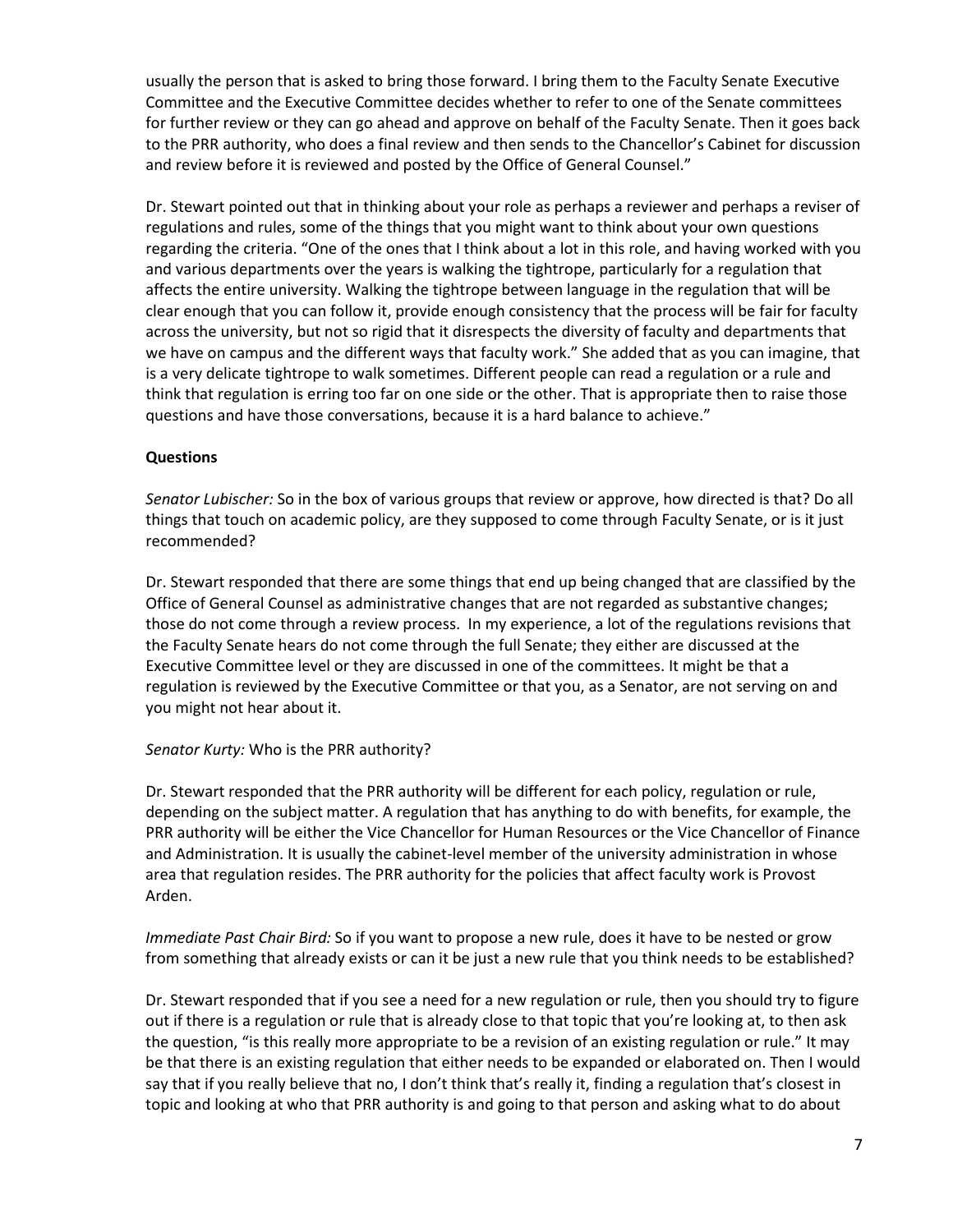that. It would be the PRR authority who would say let's take a look at this and see what we need to add. For many of the policies that affect your work, as faculty of the university, you will find my phone number is the number that is listed for those PRRs. It is very common for people to call me with questions about the interpretation or adaptation of a regulation or rule.

*Chair Kellner:* I am curious about the role of the UNC code, in that it seems to be between the state law and between the UNC policy manual. So where does it fit in there? You have experience with the UNC system before you came here.

Dr. Thornton responded that there are some areas of the code that replicate what is in state statute and then there are others that are foundational policies that they add there on top of that. The policy manual is maybe just the next layer in the weeds around actual program areas or operational areas.

Dr. Stewart added that it is generally fairly broad statements about there shall be a group that does this and there shall be a way to do this at each constituent institution. So it sets out the authority of the Board of Governors and it sets out the authority of the Chancellors.

*Chair Kellner:* Who wrote the code?

Dr. Stewart responded that the Board of Governors writes the code.

*Chair Kellner:* Who writes the policy manual?

Dr. Thornton responded that policies are approved by the Board of Governors. Regulations and guidelines are approved by the President. They can be authored by the Board or different staff.

Dr. Stewart added that Faculty Assembly may be consulted on policies, regulations or guidelines in the policy manual. There may be times when Faculty Assembly is consulted on a question related to code.

Please view presentation information here:

<https://facultysenate.ncsu.edu/files/2019/10/NCSU-Policy-Landscape-092419.pdf>

#### **6. Remarks - Athletics and Academics**

*Michael Kanters – Professor and Interim Dept. Head, Parks, Recreation & Tourism Management Boo Corrigan - Athletics Director, NC State*

**Michael Kanters** represented the Faculty Athletic Representative, Joel Pawlak, who was unable to attend. Dr. Kanters is the Chair of the Faculty Academic Committee for the Council on Athletics.

The Council on Athletics was created to provide oversight to athletics and to advise the Chancellor accordingly. "We meet once a month and we typically have a report from the Athletic Director, reports from compliance, student athletes and coaches who share their experiences with us, etc. The real purpose of the Council on Athletics and what I would venture to say is probably the most important activity that we do is we certify academic eligibility of all our student athletes after every semester. We go through every single athlete and look at their academic record and their performance up to that point in time, and we certify whether or not athletes have met the requirements for academic eligibility to compete. Some of the things that we look for as we are certifying academic eligibility are GPA, progress towards degree, special rules in regard to football, special rules in regard to baseball,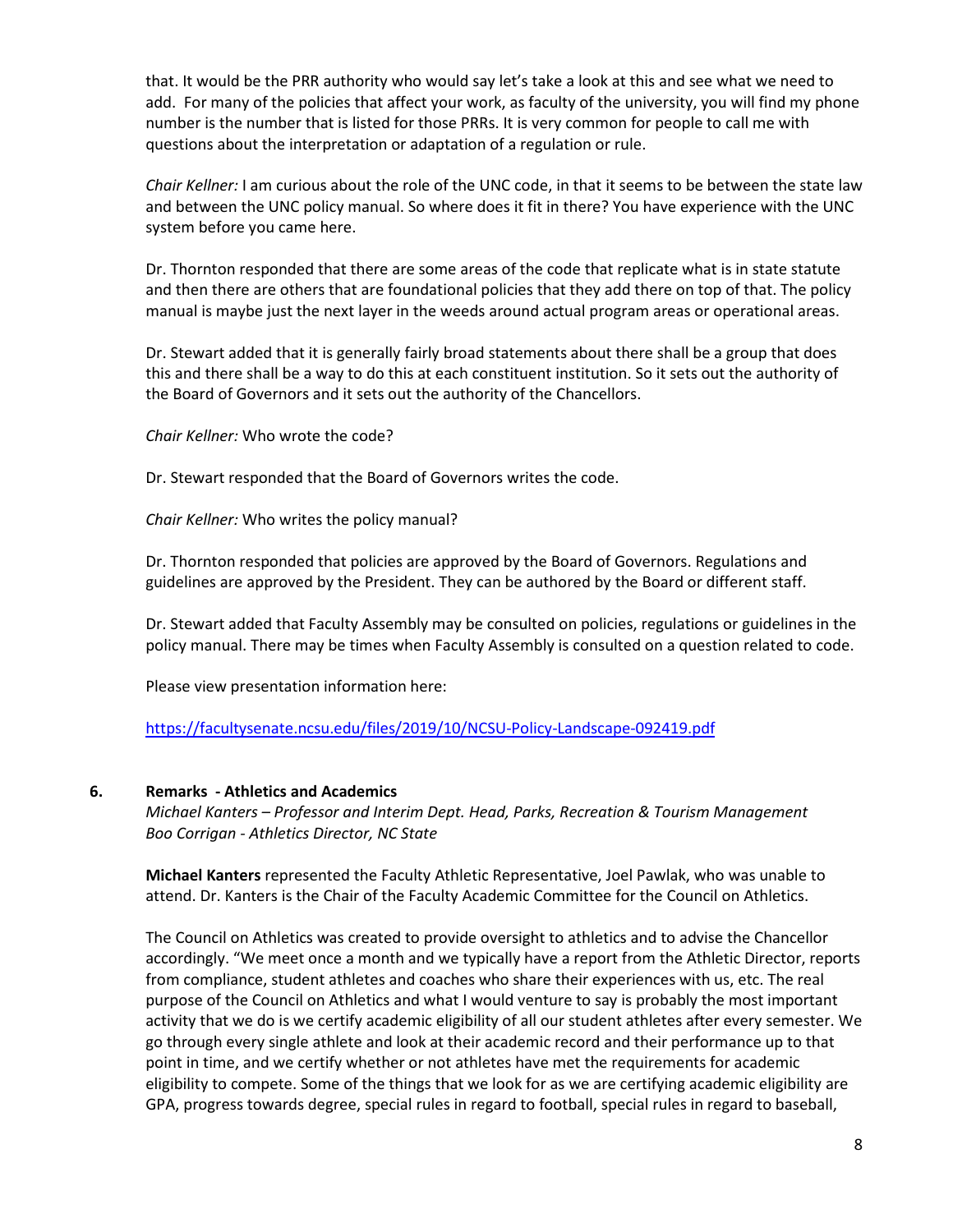etc. We have here at NC State one of the most efficient systems in the ACC and across the nation in terms of helping faculty determine whether athletes are eligible. It is a digitized system with all of the information that we need to determine if an athlete is academically eligible is at our fingertips. We are able to focus in on things that are potentially problematic. We have all of the information we need in one place. With members of Academic Support and Compliance, we go through every single team and do a final certification, which includes all components for eligibility to play." He added, "I can say without reservation, and I have served in this capacity for a number of years now, that the integrity of our system of certifying athletes and assuring that we are playing by the rules, is beyond reproach. I would challenge anyone across the country to come and look at our system and see what we are doing."

## **Questions**

*Senator Aspnes:* I am curious to know how your role fits in advising. You probably provide feedback to advisers for students that are marginal or becoming marginal. I just wondered how that worked.

Dr. Kanters responded that as part of the Council on Athletics, we do not do that. We do not interact directly with the athletes unless they are coming to the Council meetings. I will defer to Katie Graham, who manages all of our student athletes, ensuring they are going to class and getting the support they need and if they're at risk, that they're getting special attention.

Katie Graham: On our academic support staff we have 10 individuals who have the responsibility of being an academic coordinator to one or more of the different teams. They work very closely in seeing all of the information – the transcripts, the progress reports, and that sort of thing – collaborating with the campus advisers when students are of concern. If a student has a low GPA or is not passing enough credits in a term, they are working closely with the student and with the student's campus adviser.

Dr. Kanters: There is a list of students who are academically at risk and sometimes coaches will want Katie's office to monitor some students periodically. Katie's office used to have classroom checkers that would go and ensure that the athletes are going to class but we now have an electronic system in place in the form of an app.

### *Immediate Past Chair Bird:* Is academic eligibility the same across all sports?

Dr. Kanters responded no, there are some variations. Football has some special rules that student athletes have to adhere to that, say, swimmers don't have to adhere to. But for the most part, it is standardized across all student athletes. If they're on a roster, on a team, then we certify whether they are academically eligible or not. Our student athletes are academically amazing. I learned that by being a part of this. These young men and women are incredible; the schedules they have to keep, and their performance in the classroom is outstanding. I am so proud of the student athletes that we have not only because of what they do on the field in competition but what they do in the classroom as well. We should be very proud.

*Associate Chair Sannes:* This sounds like a nice organization that works well and you're happy with it, but what remains as maybe your biggest challenges? Any ongoing issues or things that you see as something you need to fix?

Dr. Kanters responded a national championship in football. He added that nothing major or nothing that really comes to mind. Boo's predecessor did an amazing job of organizing the athletic department in a way that puts the athlete first and academics on the same level as performance on the field and in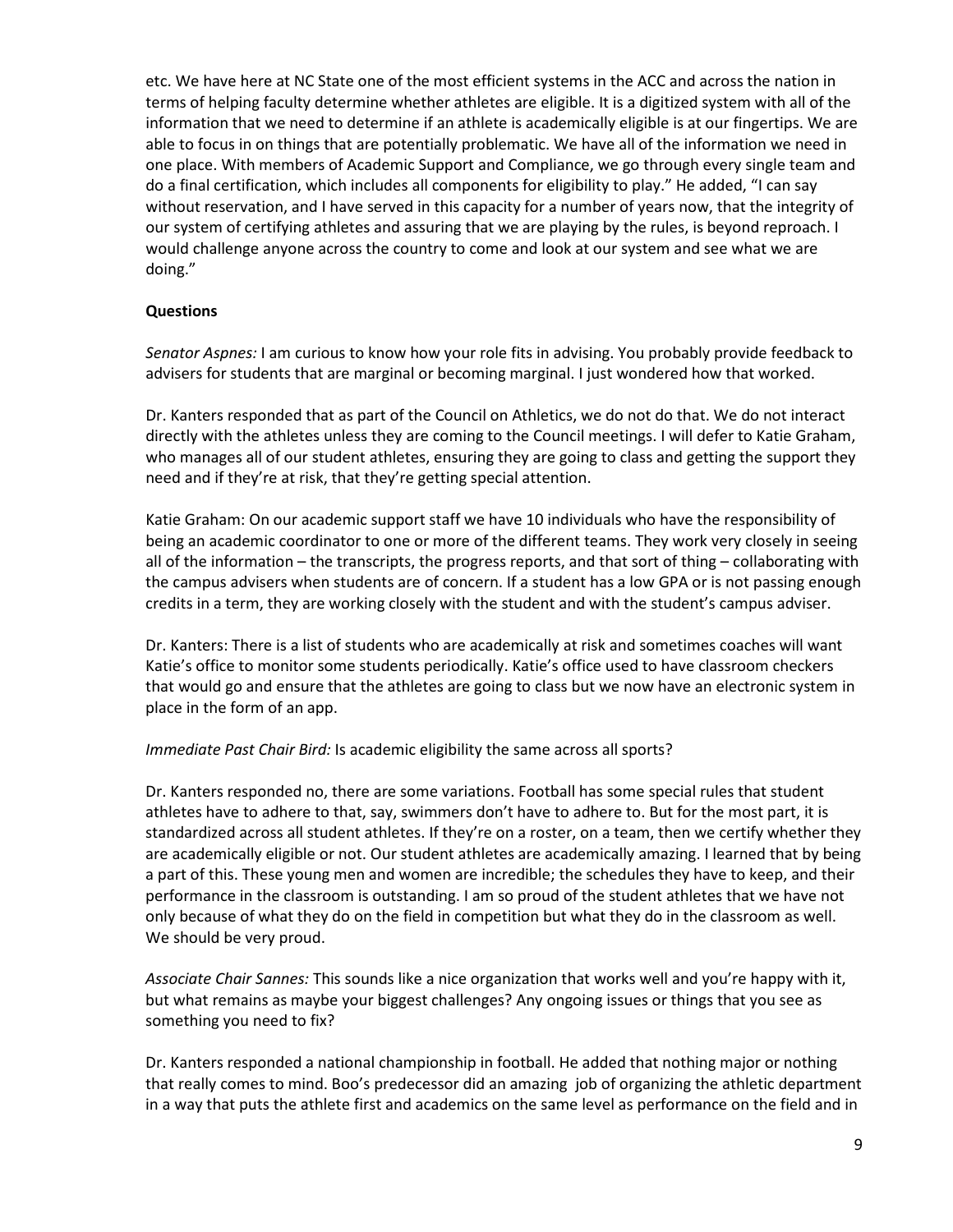competition. So we have a culture in athletics now that student athletes recognize that when they come to NC State, they are coming here to get a degree and to graduate and we want that for every one of them. That doesn't mean to say there's not going to be challenges, particularly in some of these high profile, revenue sports. You're bringing some young men and women in that are all of a sudden being put in the limelight and having things put before them that they've never had in front of them before. There are a lot of temptations and that's always a challenge. Every university deals with that type of situation.

*Senator Lunardi:* What is the percentage of international students?

Katie Graham: About 10% of our student athlete population are international. About 55 student athletes.

AD Corrigan: I would add to that some of our sports are more prone to be international; tennis, golf, soccer may have a larger percentage than some of the other teams.

*Senator Lunardi:* I was watching swimming. (Several Speaking at once)

Katie Graham: We will have swimmers at the Olympics from multiple countries, yes.

*Senator Nelson:* Is there anything in place to make sure that the data is updated in a timely manner?

Dr. Kanters responded that it is almost instant. Sometimes the schedule is a bit challenging. The fall semester runs late so we can't do our work until all of you turn in your final grades. If you wait till the last day to turn your final grades in, that creates a bit of a challenge. But we deal with that. We will meet on Friday, December  $22^{nd}$  this semester to certify athletes. We are fully expecting our football team to be in a prominent bowl game, so we will be meeting to certify they are eligible to play in that bowl game, as well as the other athletes.

Katie Graham added that our system works off the Degree Audit and any updates are available as the system updates.

### **Boo Corrigan, Athletics Director**

AD Corrigan thanked the Faculty Senate for inviting him to the meeting and provide brief background information. "Prior to arriving at NC State, I spent 8 years at the US Military Academy as Athletic Director there. Married, three children, baby of seven kids. My father is Gene Corrigan, who was the Athletic Director at Virginia, at Notre Dame. I am trying not to screw up his legacy."

He stated that he is culturally driven more than wins and losses driven. "Wins and losses are important, but I think the culture is what will ultimately drive the day for us. I think about what my job is and I've kind of come to this over the years of being in a leadership position."

"The first thing I think about is trust, and the ability to gain trust and the ability to give trust - and that's from our coaches to our students to this group. I know it takes time and that words are simple at times. It's more your actions in which you model. So the ability to give and gain trust."

"The second thing is accountability, which is something I learned at West Point. Everyone was accountable for their actions. As the leader of the Athletic Department with 200+ employees and 550+ athletes, to let them know what the standard is. The standard doesn't change and my job is to hold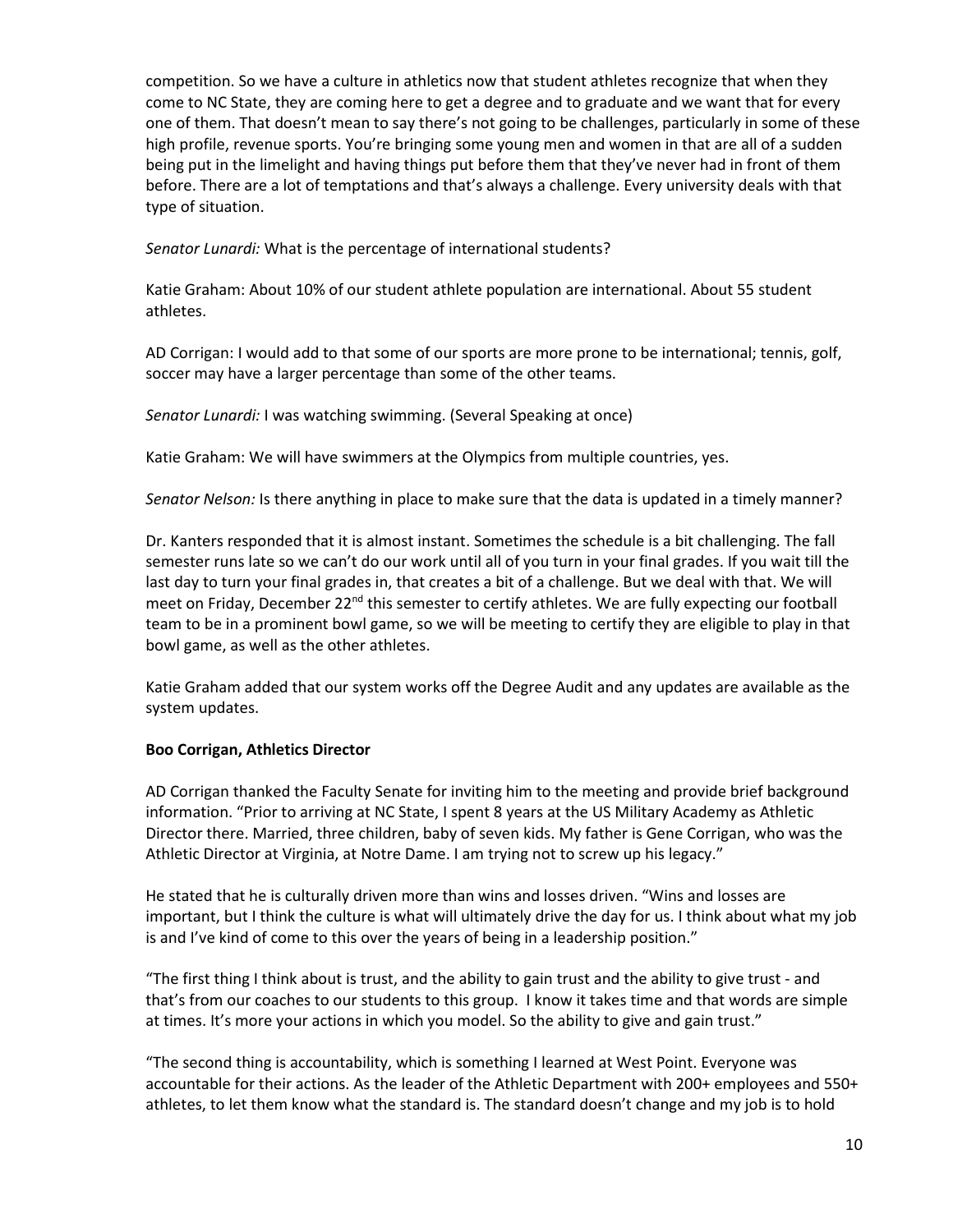them accountable to the standard. The other side of it is that they need to hold me accountable for what I do and what I say and how I act."

"The third thing is passion. None of us would be here if not passionate about students and about education and how we prepare and how we lead them. We have opportunities to be involved in young peoples' lives. At the end of the day this is still about educating young people and it's about the ability to change generations. We have a lot of first generation kids that are coming through the athletic department. The pride that they have is amazing. I met with a recruit on Saturday and was talking to the mother, a single parent. She looked at me and said this decision is a big decision because it's going to change generations, because he was the first to go to college. I looked at the young man and said don't let that be a weight; let that be a blessing. So the ability to be passionate."

"The fourth thing is empathy. Everyone comes to NC State with something different and it's our job to help them unpack that to be the best version of themselves. Our coaches are going to spend more time with them than anyone else on campus. It's one thing to invest in them on the field or on a court or in a pool, but we are looking for leaders who want to help them unpack it academically and socially. Everyone has their own journey. So how do we help them get through that."

"The fifth thing is that in this day and age, it's just different. I graduated from college in the 1990's and it's different in 2019. The ability to raise your hand if you need help and view that as a position of strength and not a position of weakness. There's a lot of cultural things that we are dealing with right now where it can be seen as a sign of weakness to raise your hand - whether that's mental health or something that's going on in your life, whether it's academics, etc. A lot of these young people that we are bringing to this campus are really-high achieving young people. It may be the first time they get a C in a class. How are they dealing with that and are we making sure we are there for them. We talk a lot about this in the athletic department."

AD Corrigan stated that these are the core values that he talks about everyday with the coaches, about putting the accountability on the young person. "If they really want to be here, if they're passionate about what they do and the opportunity to be in athletics every day, it's a decision they make to be on our teams. We want to be able to be with them, but to hold them accountable in what we are doing. Do we want to win games? Absolutely we do. Do we want to win a national championship in football? Sure. But we are not going to do it in the shortened version; we're not going to do it in a way that gets us out of alignment with who we are. We also need to make sure that what we are in alignment with Chancellor Woodson, whether it's from a communications standpoint or a legal standpoint or with IT or with whoever else it is, we need to be the best partner we can be. We don't want to be viewed as separate from everything else; we want to be a part of this community and that's how we are going to view our experience here."

He added that they have received our notice of allegations from the NCAA and had 90 days to respond, which would have put us at October 7th to respond. He stated, "We got something on Friday saying that all responses are "stayed" until November 20th at the earliest. So this will continue. I would love to get this behind us as fast as we can. I know there are some things in the notice of allegations that we need to be held accountable for, and I think there are other things that we need to fight because I do not think they are properly categorized of who we are and what we are."

### **Questions**

*Senator Vincent:* Welcome. And I appreciate what you said about the culture. I have a question that I hope is appropriate, about finances. This is a big business here and is one that gets more and more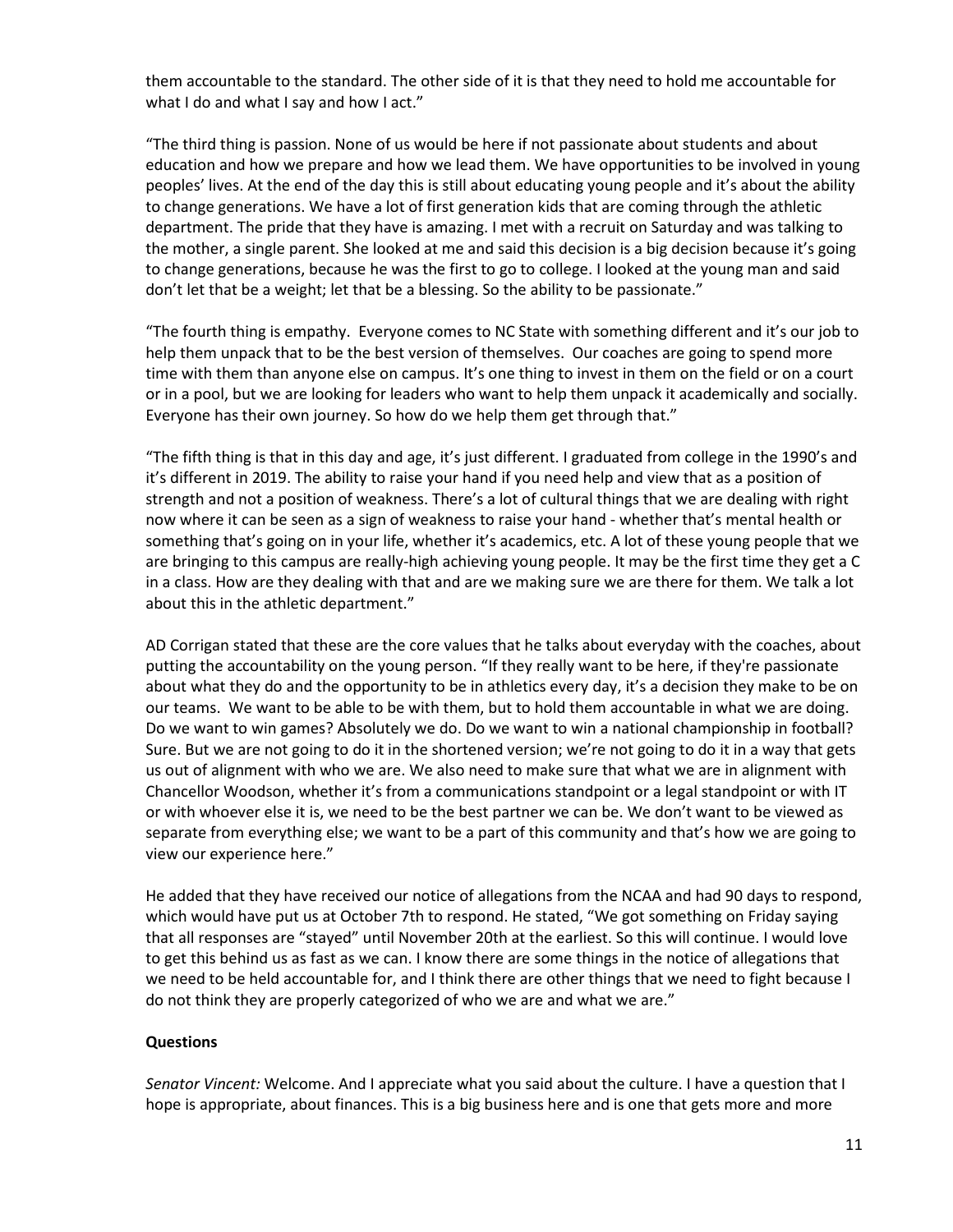expensive. I have a specific question about how some of these things work. I was looking at the report that was sent in 2017 from athletics to the NCAA. At the bottom it indicated that there was over \$3 million of expenses over revenues. So I am assuming that the university picks that up. Where does that money come from and how is it repaid to go into that peculiar student fee of the athletic indebtedness? I don't understand the finances. I'm just getting an image of this from the outside. Could you give me some illumination of how this might work?

AD Corrigan responded that his understanding that there may have been a reserve at some level.

*Senator Williams:* There is a fund balance. So just because revenues were less than expenditures. The university has a rule that every unit has to maintain a minimum fund balance. So it likely came from that balance.

AD Corrigan responded it is within the athletic department and it's carried year after year. So it would have come from those reserves. I believe that the student activity fee is relatively flat. (Several speaking at once)

VC Marc Hoit: Athletics does not get funding from the university. There is a student fee, but they ride on their own dollars, their own income, their own ticket sales and their own everything.

AD Corrigan stated that within the balance of the budget sheet there was money in there to cover whatever shortfall was there.

*Chair Kellner:* Ideally speaking, what is the relationship between the athletic director and the booster clubs at any university?

AD Corrigan responded that ideally it is an oversight position. We are set up a little differently with the Wolfpack Club.

*Chair Kellner:* So the Athletic Department has to oversee them?

AD Corrigan responded that we have to make sure we are in constant communication with them and make sure they are properly aligned with who we are and what we are as an institution.

*Senator Little:* I have a question about excused absences because syllabi typically state the number of excused absences, but because student athletes participate in university-sponsored events, often we get requests for additional excused absences. Is this some discussion you have on the athletics side? Do you track it, do you manage it?

Katie Graham responded that absences for competition only fall under the university regulation of excused absences, representing the university on official business. So we do track those and every time has to submit to their supervisor and to academics when the students for that particular team is going to miss class. Then the faculty athletics representative, and sometimes Michael is involved in teh review too, Dr. Joel Pawlak, will take a look at all excused absences and try to whittle it down. They will have some tough conversations with a coach to say it looks like you guys could leave on Friday and you're scheduled to leave on Thursday - can you adjust this? So there's a lot of eyes on when student athletes miss class.

AD Corrigan added that part of it is in our control in regard to non-conference scheduling of games. The ACC games are scheduled by the ACC and we would have three non-conference games to look at